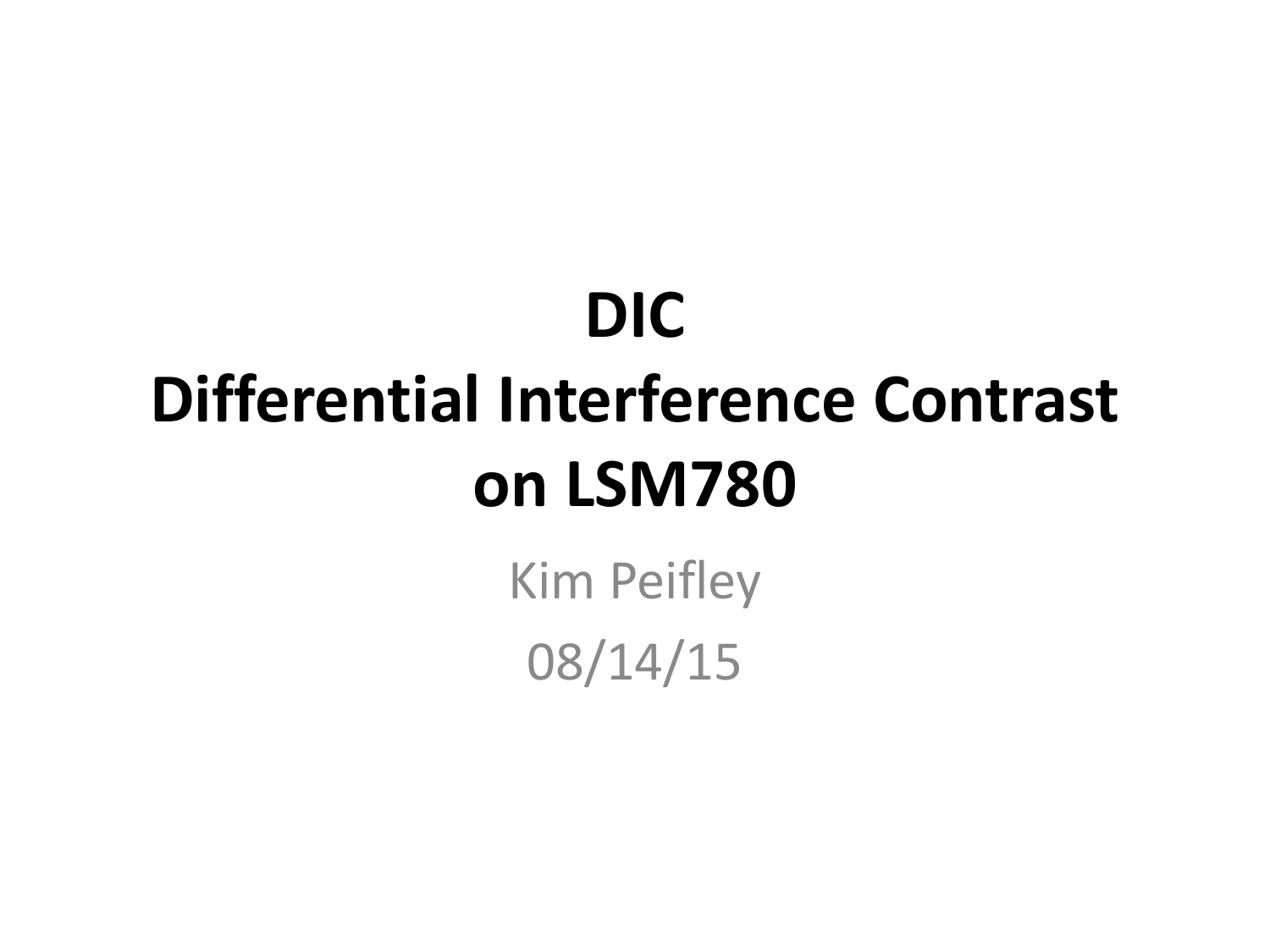**DIC – Differential Interference Contrast.** 

- **Allows you to view thin transparent specimens at high resolution and high contrast.**
- **Only works with glass. It will not work with plastic.**
- **Sample preparation can affect DIC. Mounting medium. Need difference in Refractive index.**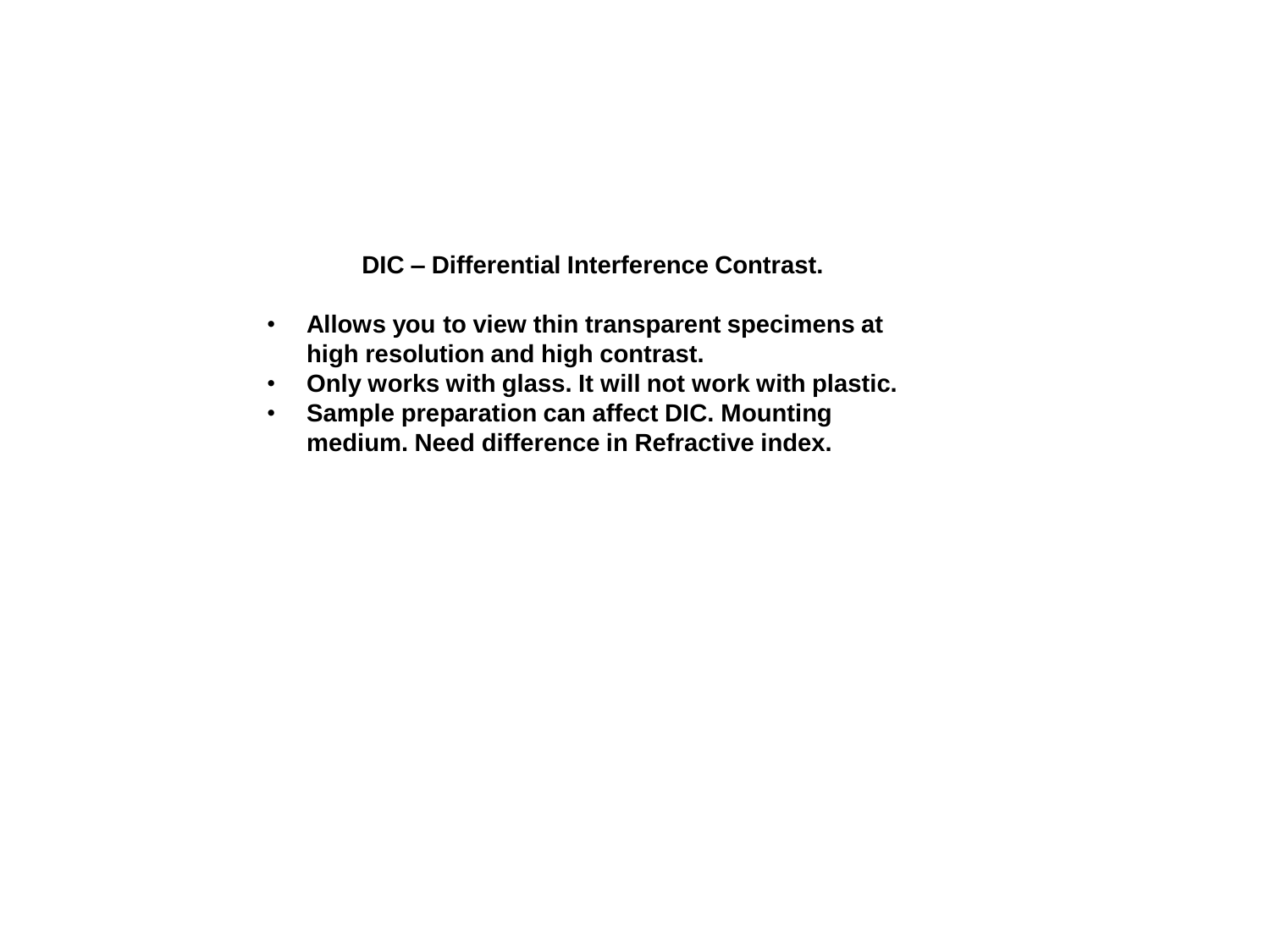## **1. Get a fluorescent image like you normally do.**

*Note: Sometimes it is easier to set up DIC with the 10x dry objective first then go to the oil objective.*

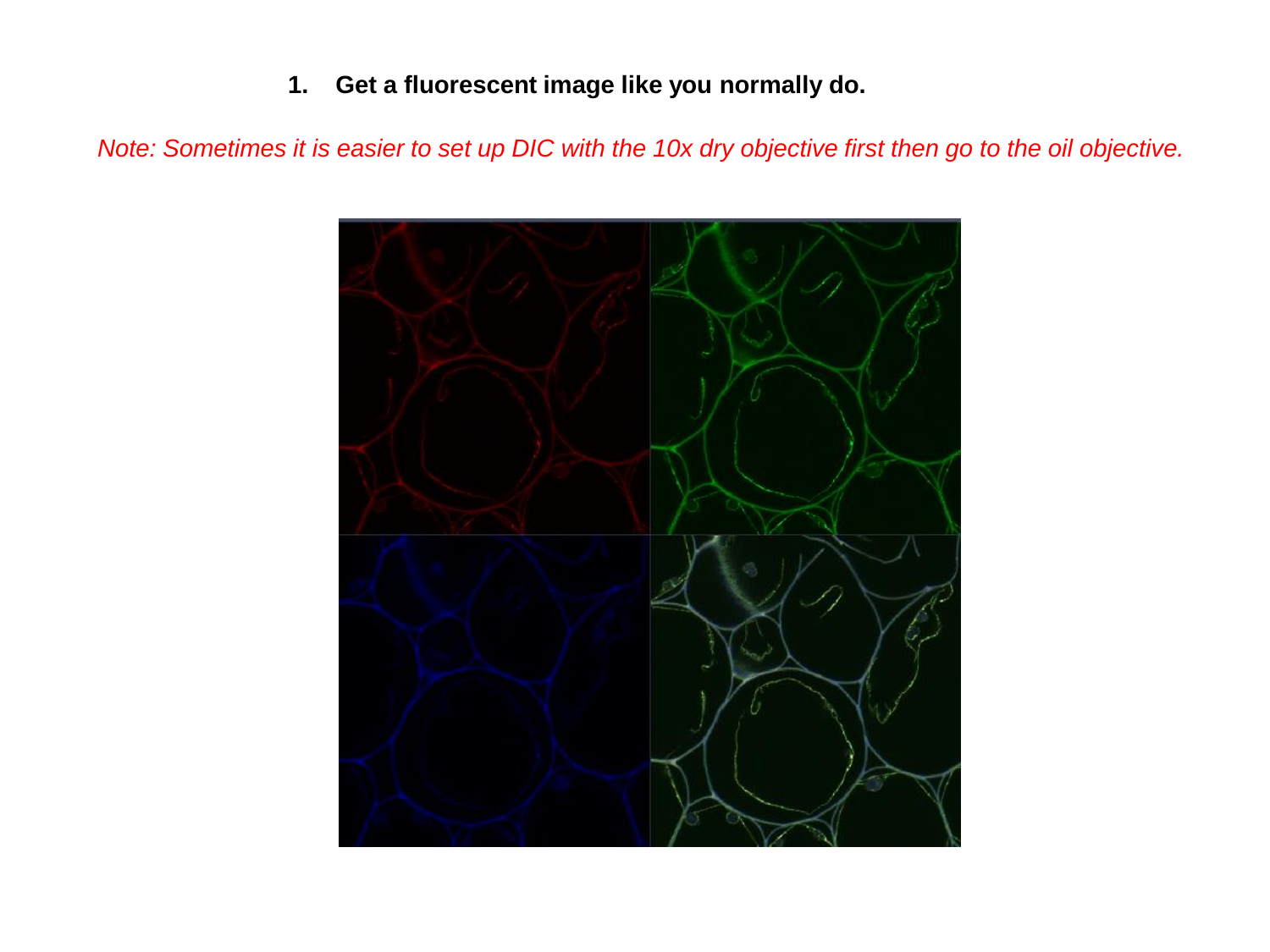**In the Zen Software:**

- **2. Click Transmitted Light On.**
- **3. Click the Aperture.**
- **4. Select the proper aperture for the objective. Example: DICIII for the 63x Oil Objective.** *See following slide for how to determine which filter to select.*
- **5. In Configuration click Bright field.**
- **6. If you need to change the intensity click on the bulb icon and adjust.**
- **7. Select BS-MP-76.**



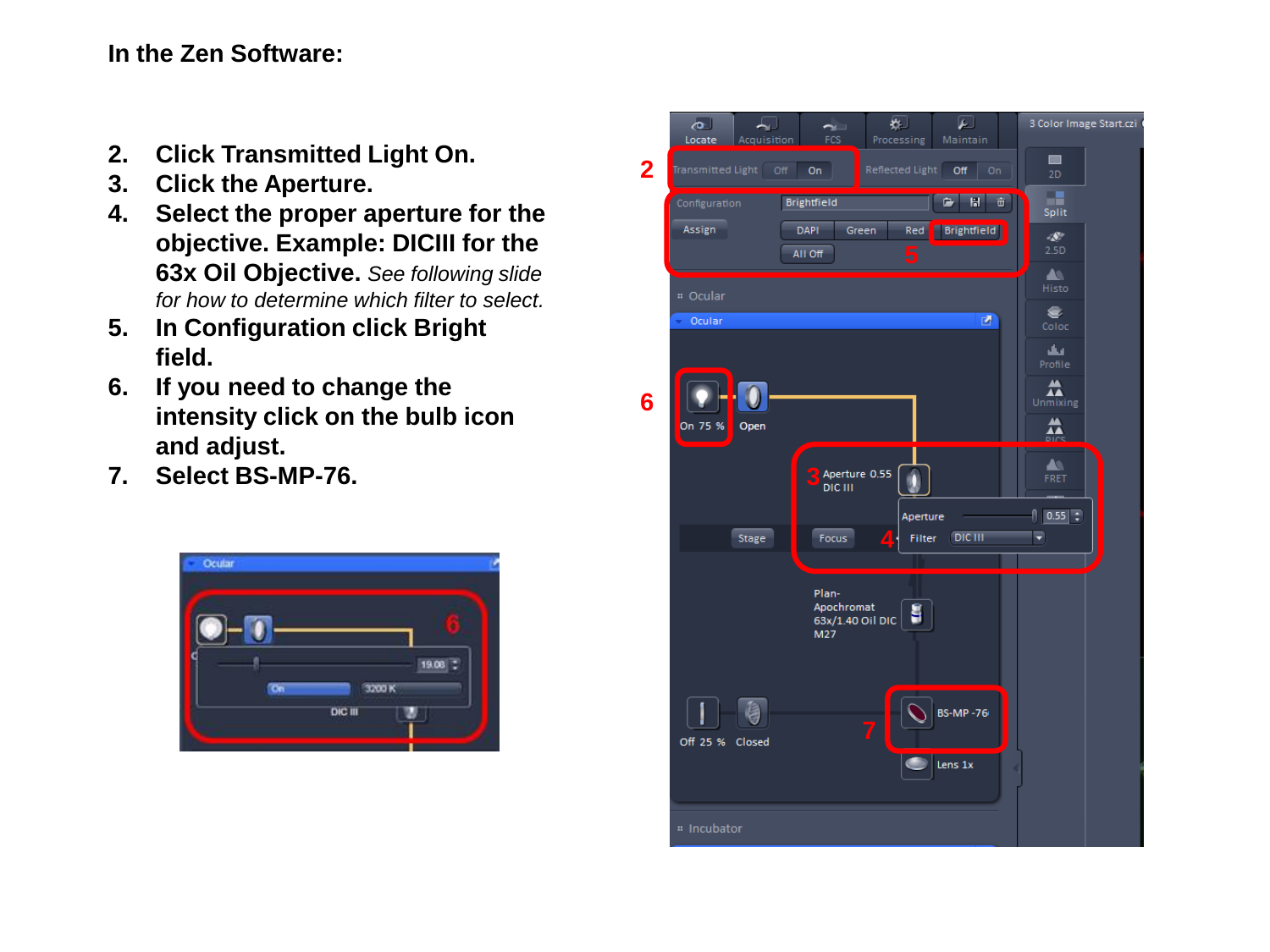**Step 4. Select the proper aperture for the objective.**

**You can find the aperture setting for the objective on the touch pad in two different places :**

- **A. On the home screen it will be listed under Objective.**
- **B. In the Control tab it will be listed under Objectives.**

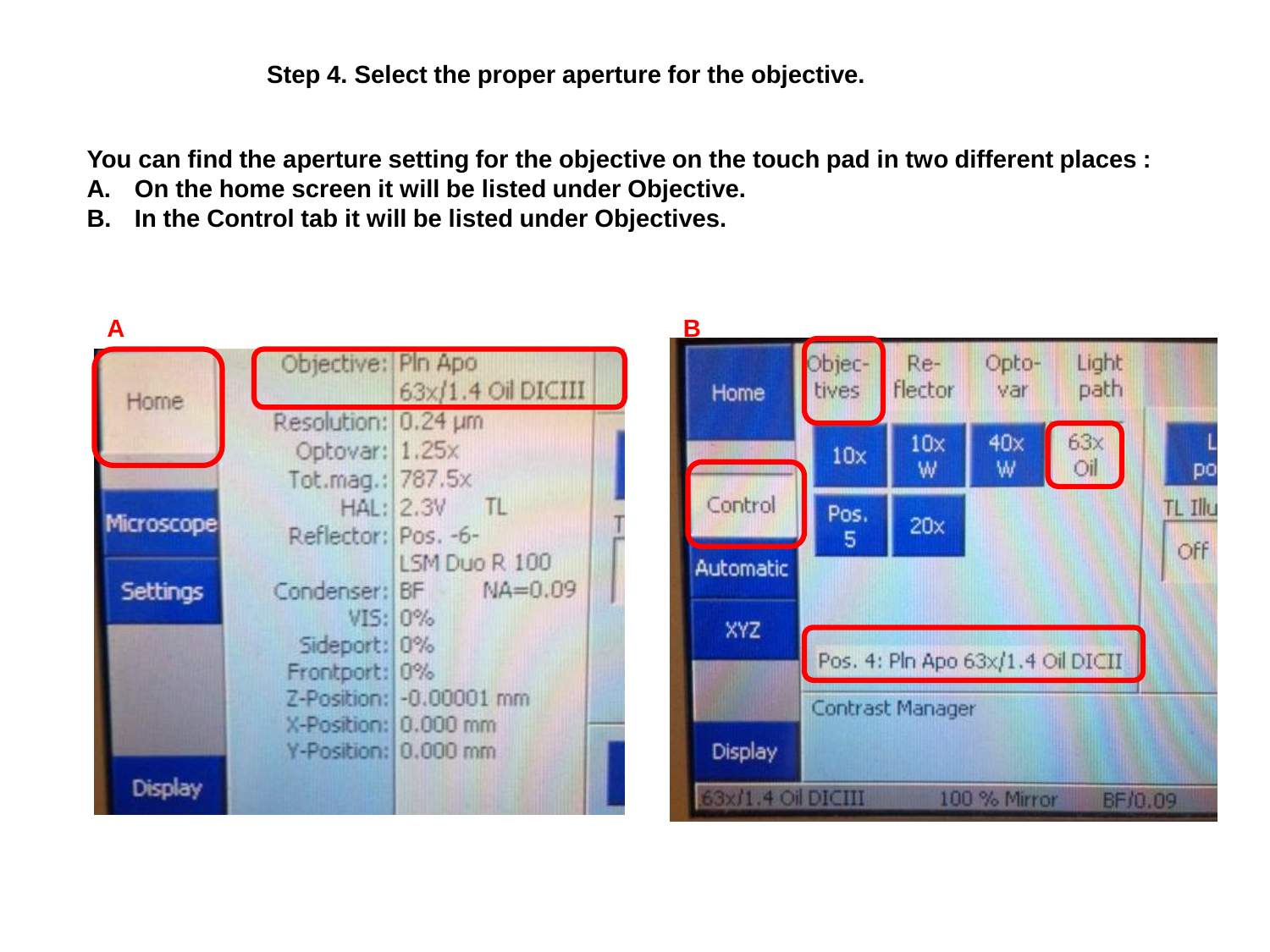**On Microscope:**

- **8. Move the silver lever of the analyzer to the left.**
- **9. Put the analyzer slider into the first or far left position.**
- **10. Adjust light if necessary.**
- **11. Close the field diaphragm until you can see the octagon shape.**
- **12. Adjust the condenser focus using the condenser focus knob until the octagon is in sharp focus.**
- **13. Using the silver aperture diaphragm knobs on each side to adjust octagon to center.** *See following slide for illustration of this.*



*Steps 11-13 may have to be done in smaller increments and repeated until you can fully see the octagon shape and move it to center. It may also help to do this first with the 10x dry objective then repeat with the 63x oil objective.* 



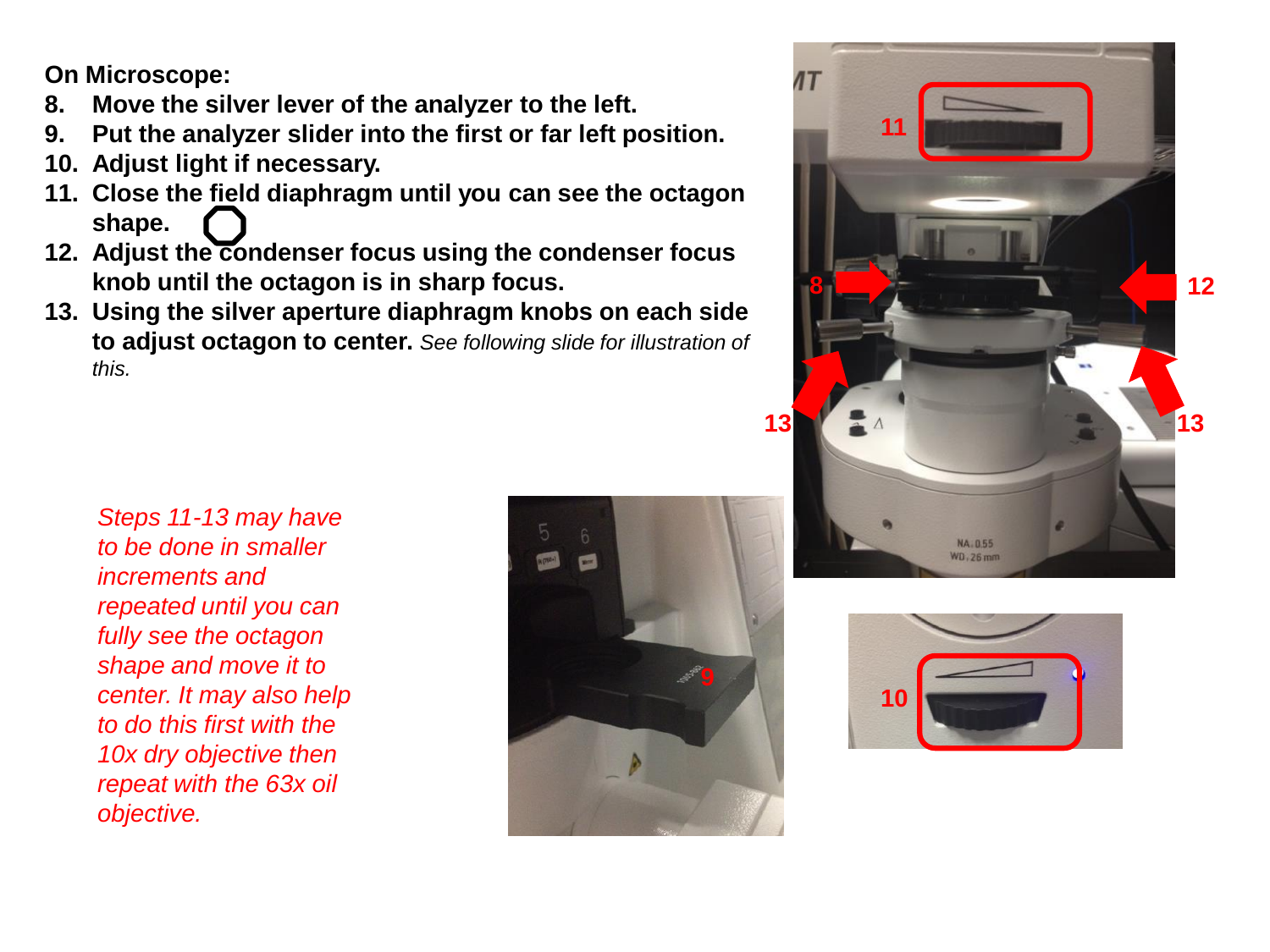**Step 13: Using the silver aperture diaphragm knobs on each side to adjust octagon to center.**

**Here are 3 images showing the movement of the octagon to the center aligning the condenser.**

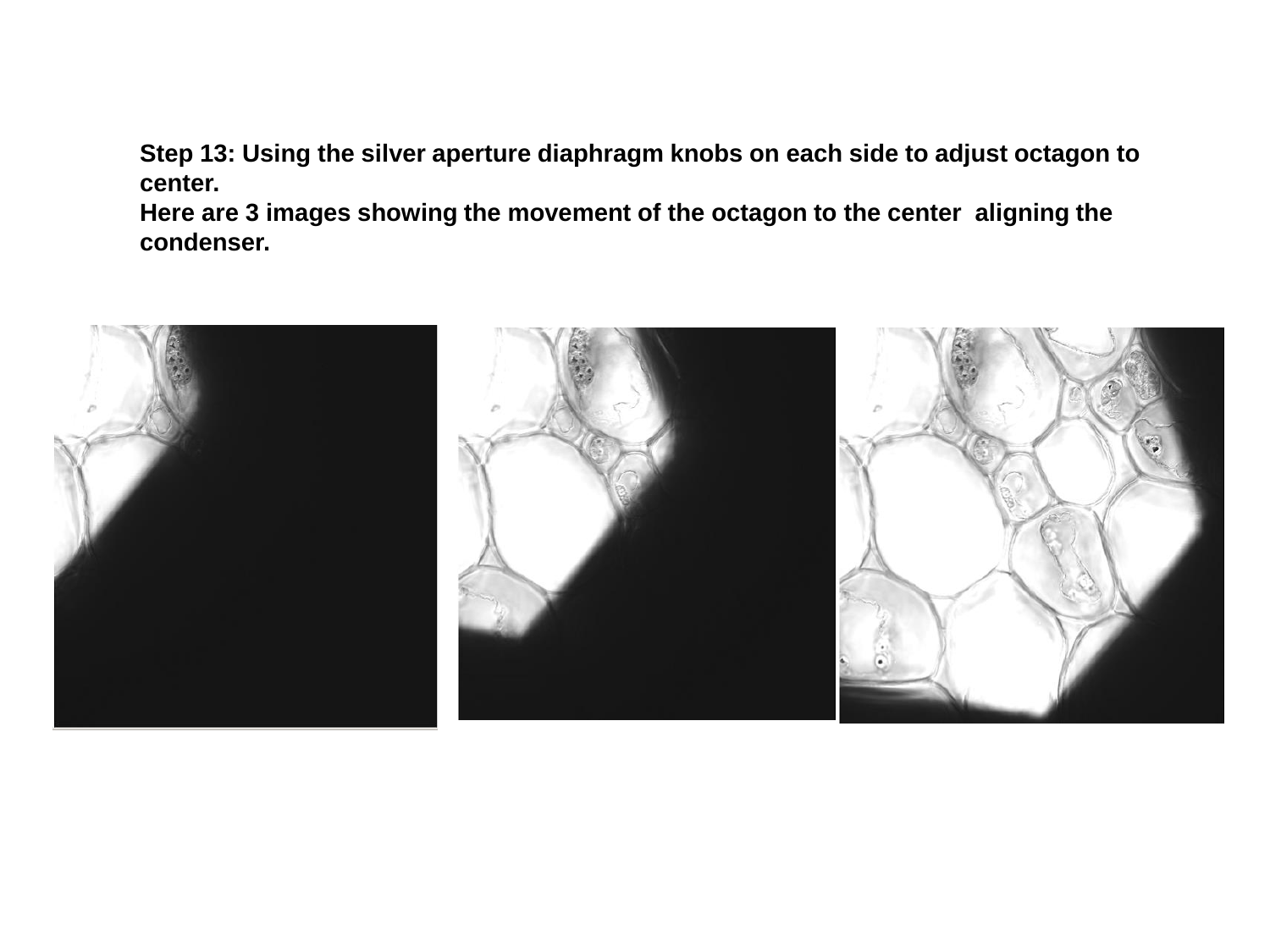*Step 9: This is the analyzer slider showing the left hand position having the filter [left] and once again illustrating it's position on the microscope for DIC [right].*

![](_page_7_Picture_1.jpeg)

![](_page_7_Picture_2.jpeg)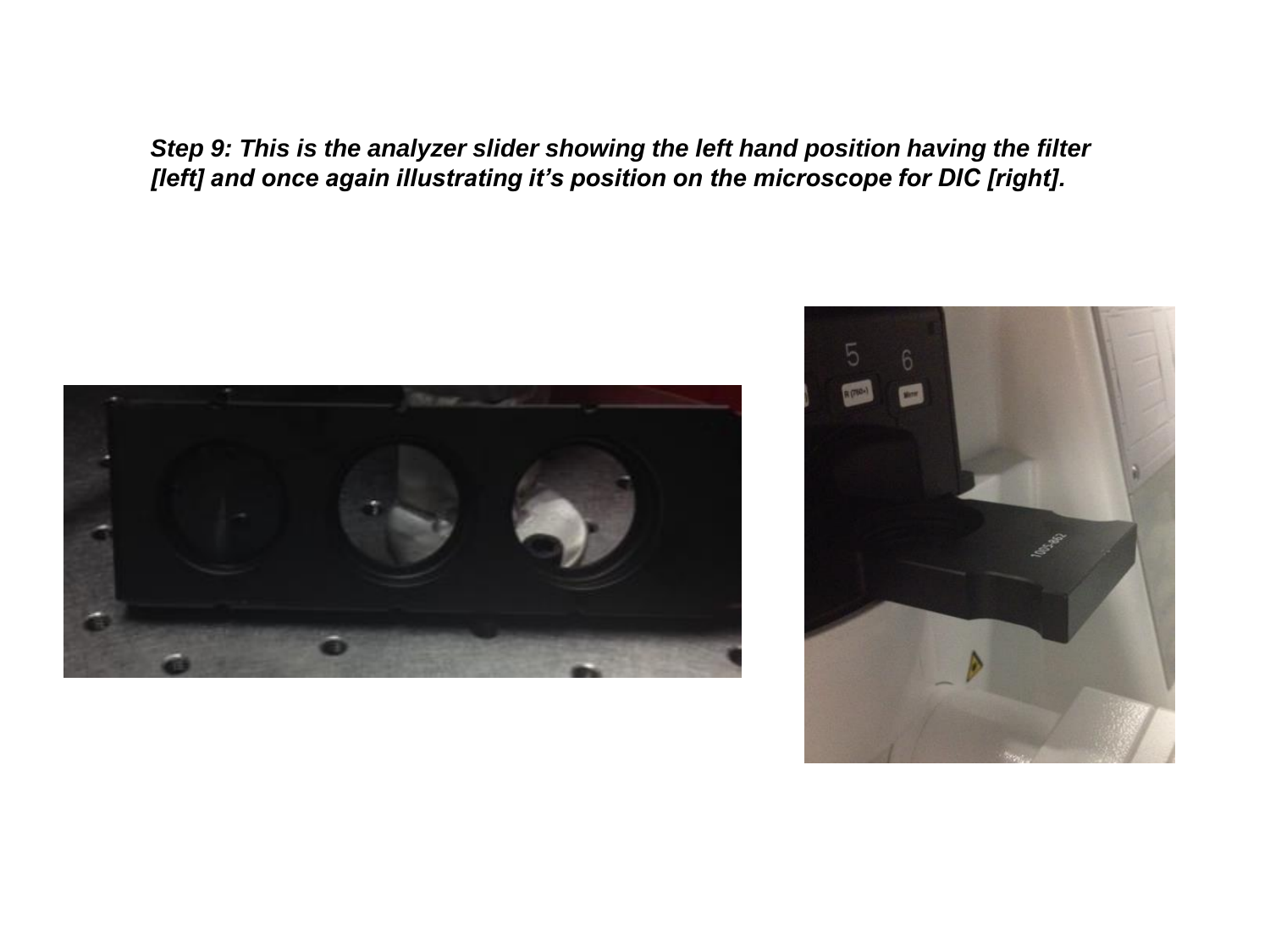- **14. In preparation for imaging, return silver lever of the analyzer to the right.**
- **15. Open up the field diaphragm.**

*Note: The right 75º position is for laser scanning. The lever remains on the left for viewing DIC through the eyepiece.* 

![](_page_8_Picture_3.jpeg)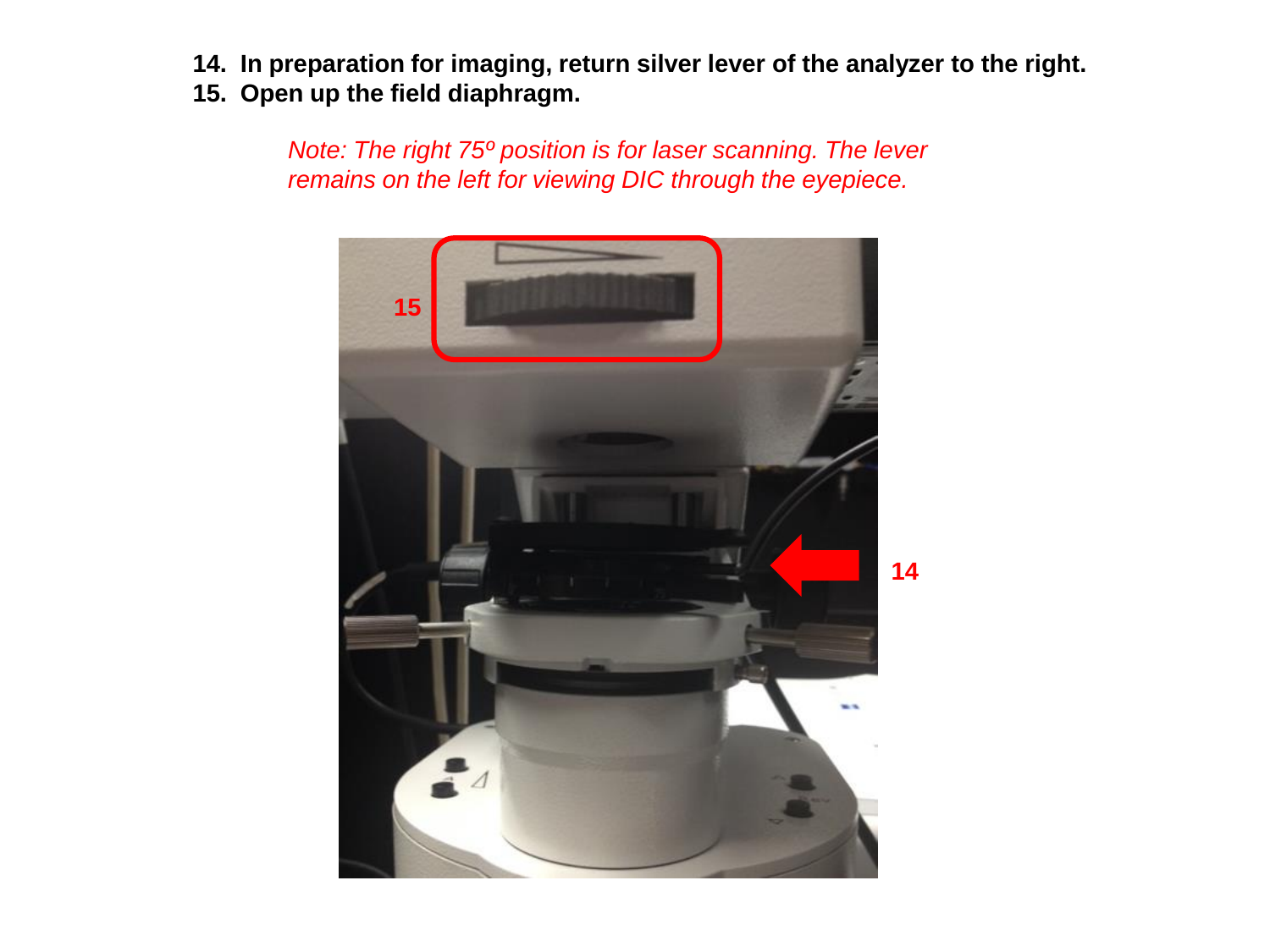## **Back on the software:**

- **16. In Channels window select the track you wish to attach DIC to.**
- **17. In Light Path window check the T-PMT box. This attaches DIC to that Track.**
- **18. In the Channels window you will see T-PMT listed.**
- **19. You also now have T-PMT controls.**

*Note: T-PMT controls off the laser power of the fluorescence track. If you change that when adjusting settings for fluorescence you will have to change your DIC settings*

![](_page_9_Picture_6.jpeg)

|                                                                | .                                             |                                                                                                                 | Zoom $\begin{bmatrix} 1 & 1 & 0 \\ 0 & 1 & 1 \end{bmatrix}$<br><b>Reset All</b>                                                                                                                                                                                                                                                                                                                                                                         |
|----------------------------------------------------------------|-----------------------------------------------|-----------------------------------------------------------------------------------------------------------------|---------------------------------------------------------------------------------------------------------------------------------------------------------------------------------------------------------------------------------------------------------------------------------------------------------------------------------------------------------------------------------------------------------------------------------------------------------|
| LA Channels                                                    |                                               |                                                                                                                 | Show All<br>œ                                                                                                                                                                                                                                                                                                                                                                                                                                           |
|                                                                |                                               |                                                                                                                 |                                                                                                                                                                                                                                                                                                                                                                                                                                                         |
| <b>Tracks</b>                                                  |                                               | Channels                                                                                                        |                                                                                                                                                                                                                                                                                                                                                                                                                                                         |
| $\Box$ Track 1                                                 |                                               | <b>Tred</b>                                                                                                     |                                                                                                                                                                                                                                                                                                                                                                                                                                                         |
| $\sqrt{ \text{Track } 2 }$                                     |                                               | <b>A488</b>                                                                                                     |                                                                                                                                                                                                                                                                                                                                                                                                                                                         |
|                                                                | 18                                            | <b>T PMT</b>                                                                                                    | ╻                                                                                                                                                                                                                                                                                                                                                                                                                                                       |
| п                                                              | Track 3                                       | DAPI <sup>D</sup>                                                                                               | <b>Expansion in Compact Address</b>                                                                                                                                                                                                                                                                                                                                                                                                                     |
|                                                                | <u> Transformation with the second second</u> |                                                                                                                 |                                                                                                                                                                                                                                                                                                                                                                                                                                                         |
|                                                                | Track Configuration 594                       |                                                                                                                 | $\bullet$<br>н<br>▥                                                                                                                                                                                                                                                                                                                                                                                                                                     |
| Track 2 - LSM                                                  |                                               |                                                                                                                 |                                                                                                                                                                                                                                                                                                                                                                                                                                                         |
| Lasers <b>J J V J</b> 14<br>405 458 488 514 561 633 870<br>870 |                                               |                                                                                                                 |                                                                                                                                                                                                                                                                                                                                                                                                                                                         |
|                                                                |                                               |                                                                                                                 | $-0.53$<br>÷.                                                                                                                                                                                                                                                                                                                                                                                                                                           |
|                                                                |                                               | Pinhole $\begin{array}{ c c c }\n\hline\n-\hline\n\end{array}$ $\begin{array}{ c c }\n\hline\n\end{array}$ 48.4 | ÷                                                                                                                                                                                                                                                                                                                                                                                                                                                       |
| $1.00$ Airy Units = $0.8$ $\mu$ m section                      |                                               |                                                                                                                 | 1 AU max                                                                                                                                                                                                                                                                                                                                                                                                                                                |
| A488                                                           | Mode                                          |                                                                                                                 | Integration Photon Counting                                                                                                                                                                                                                                                                                                                                                                                                                             |
|                                                                | Gain (Master)                                 | $\overline{\phantom{a}}$ $\overline{\phantom{a}}$ 773                                                           |                                                                                                                                                                                                                                                                                                                                                                                                                                                         |
|                                                                | Digital Offset                                |                                                                                                                 | $\begin{array}{ c c c c }\n\hline\n\text{1} & \text{1}\n\end{array}$                                                                                                                                                                                                                                                                                                                                                                                    |
|                                                                | Digital Gain                                  | $\overline{\mathbb{C}}$                                                                                         | ÷<br>1.0                                                                                                                                                                                                                                                                                                                                                                                                                                                |
| T PMT                                                          | Gain (Master)                                 | $\mathbb{R}$ and $\mathbb{R}$                                                                                   | ÷<br>$\overline{0}$                                                                                                                                                                                                                                                                                                                                                                                                                                     |
|                                                                | Digital Offset                                |                                                                                                                 | $\begin{array}{ c c c c c }\n\hline\n\text{--} & \text{--} & \text{--} & \text{--} \\ \hline\n\text{--} & \text{--} & \text{--} & \text{--} & \text{--} \\ \hline\n\text{--} & \text{--} & \text{--} & \text{--} & \text{--} \\ \hline\n\text{--} & \text{--} & \text{--} & \text{--} & \text{--} \\ \hline\n\text{--} & \text{--} & \text{--} & \text{--} & \text{--} & \text{--} \\ \hline\n\text{--} & \text{--} & \text{--} & \text{--} & \text{--$ |
|                                                                |                                               | Digital Gain ( 1.0                                                                                              |                                                                                                                                                                                                                                                                                                                                                                                                                                                         |
|                                                                |                                               |                                                                                                                 |                                                                                                                                                                                                                                                                                                                                                                                                                                                         |
| O Display                                                      |                                               |                                                                                                                 |                                                                                                                                                                                                                                                                                                                                                                                                                                                         |
| *+ Focus                                                       |                                               |                                                                                                                 | ø<br>Show All                                                                                                                                                                                                                                                                                                                                                                                                                                           |
| <sup>+</sup> + Focus Devices and Strategy                      |                                               |                                                                                                                 | Show All<br>r.                                                                                                                                                                                                                                                                                                                                                                                                                                          |
| $0 + 1 - 1$                                                    |                                               |                                                                                                                 | $\overline{\phantom{a}}$<br><b><i>A. H. Louis A. H.</i></b>                                                                                                                                                                                                                                                                                                                                                                                             |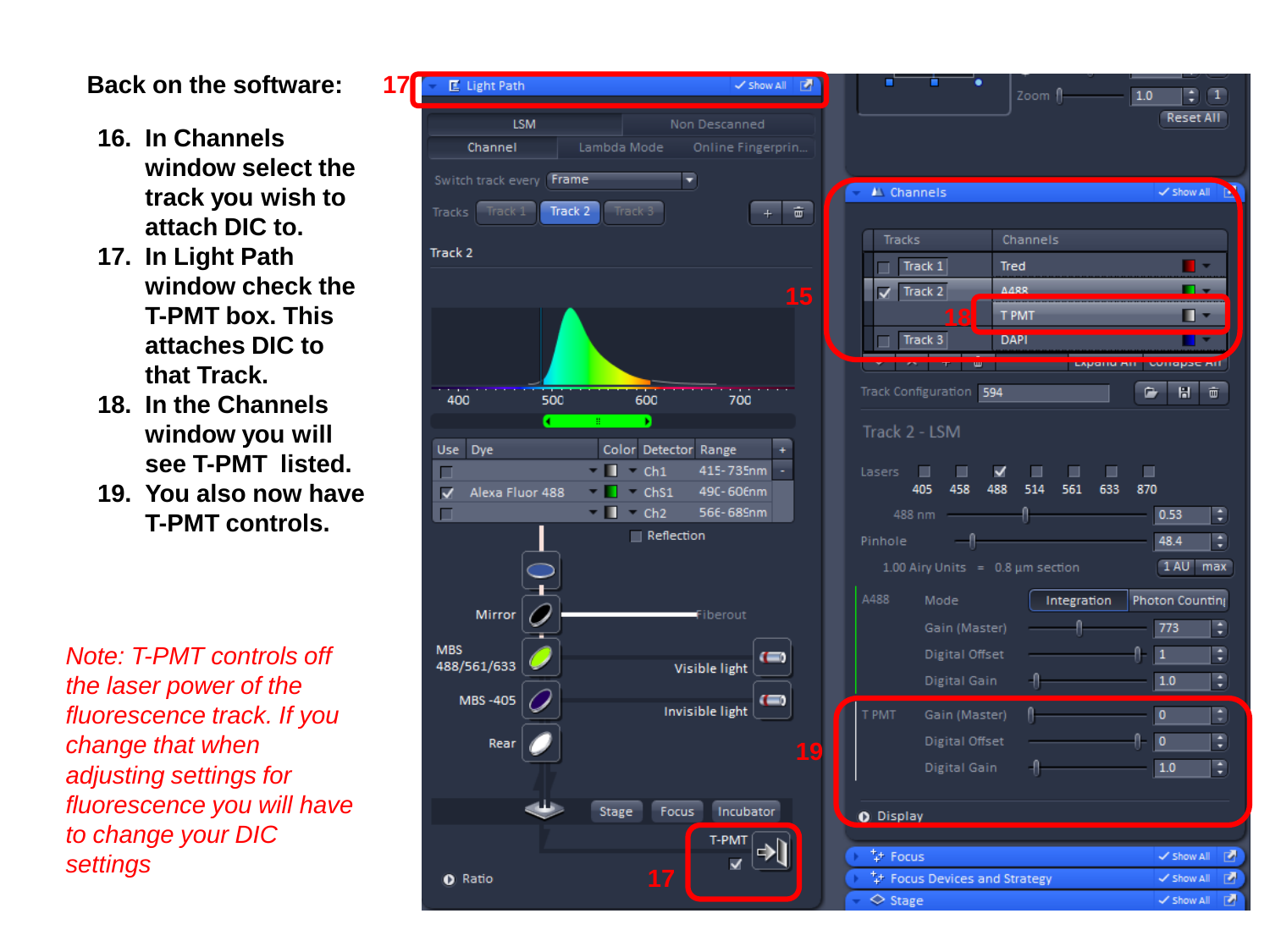- **20. While scanning in Fast XY Adjust your settings for fluorescence and DIC using controls seen in Step 19.**
- **21. You will have to adjust the DIC slider to balance out the illumination.** The next slide will show you where to locate the DIC slider.

![](_page_10_Picture_2.jpeg)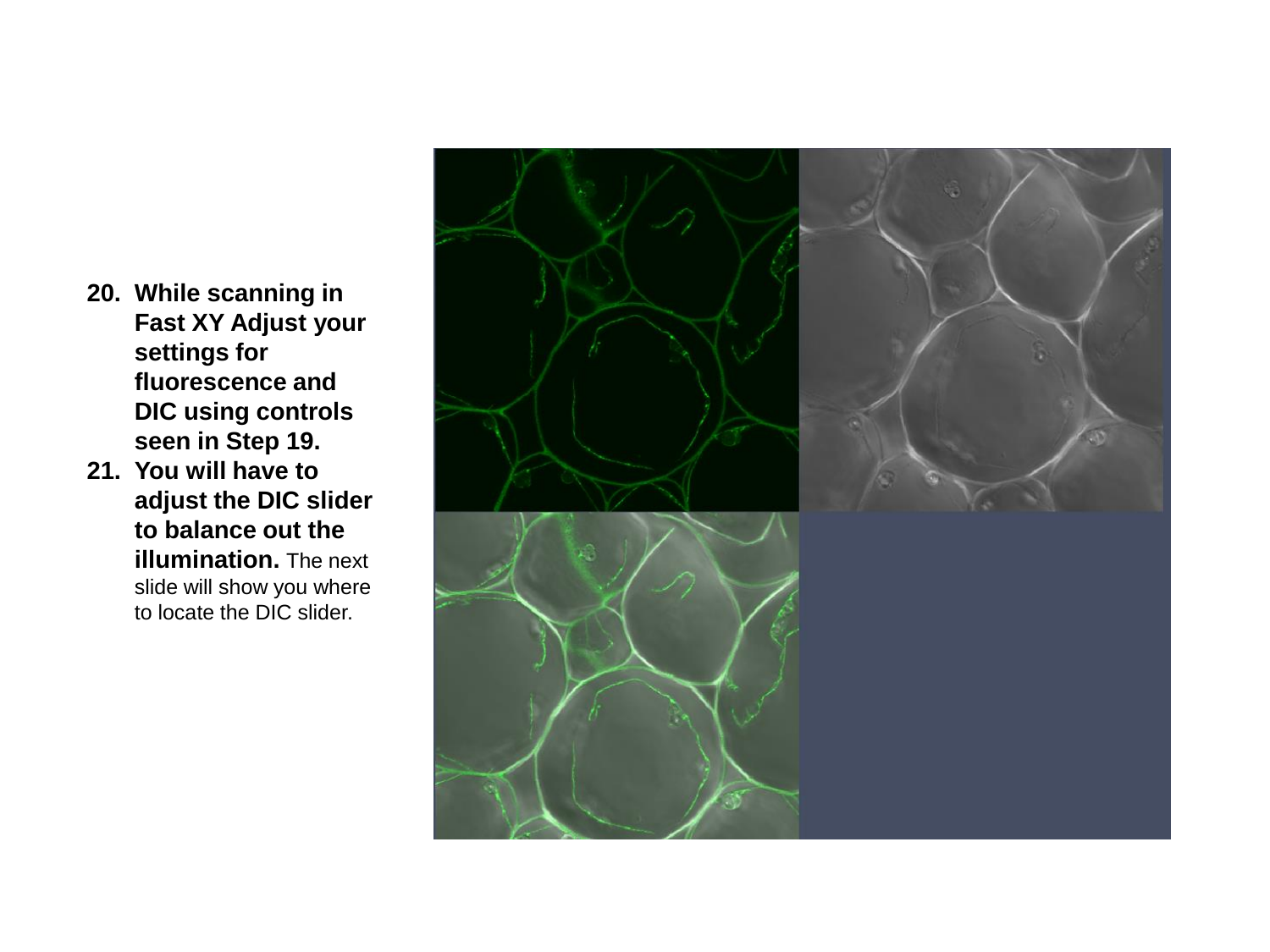## **Adjust DIC slider below the objective**

**Step 21: You will have to adjust the DIC slider to balance out the illumination. The slider adjustment knob can be found on the microscope beneath the objective.** *See photo from previous slide for DIC Image.*

![](_page_11_Picture_2.jpeg)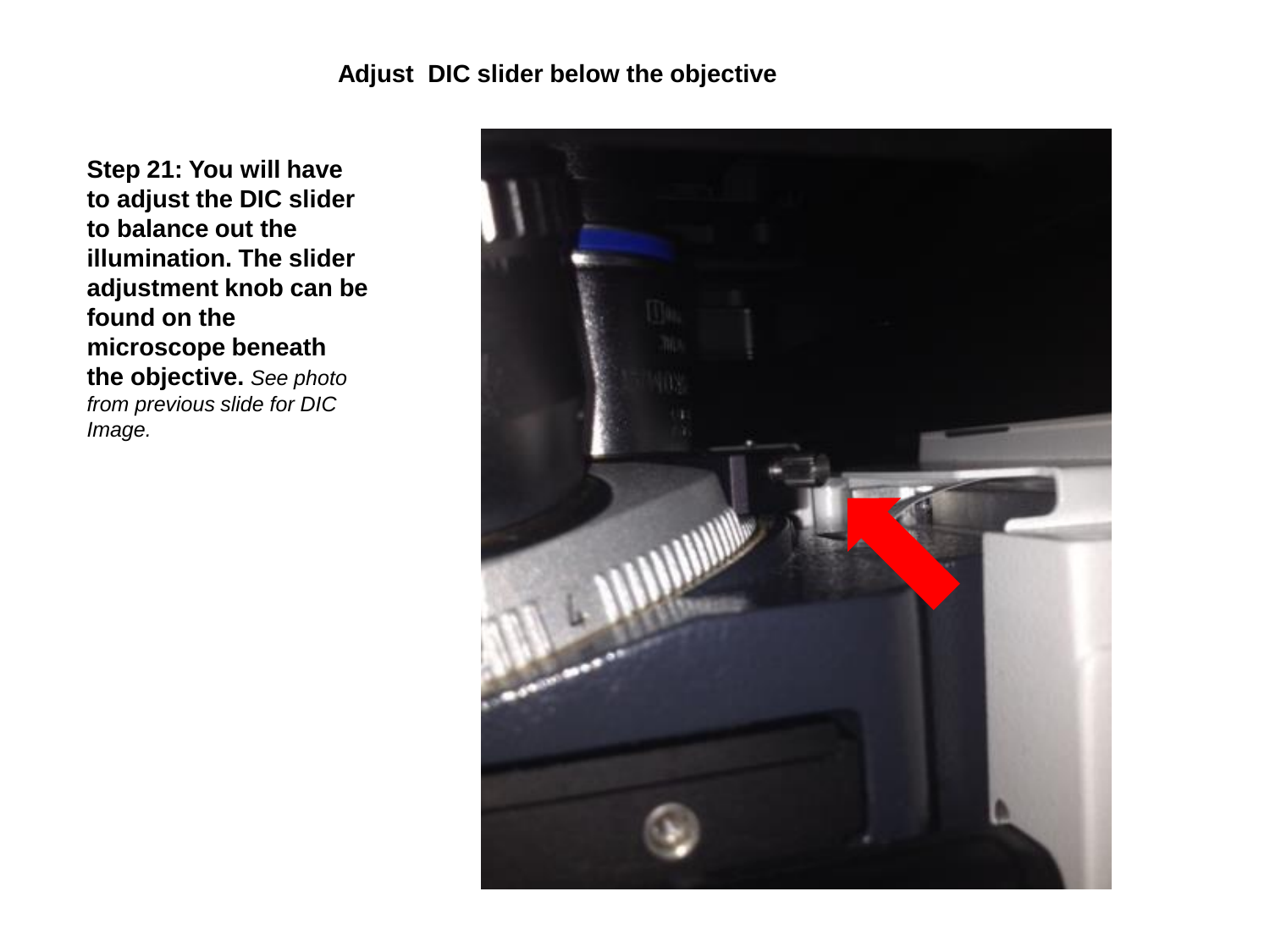**22. Now take your multi-colored image plus DIC. Below is the final image in split channel view.**

![](_page_12_Picture_1.jpeg)